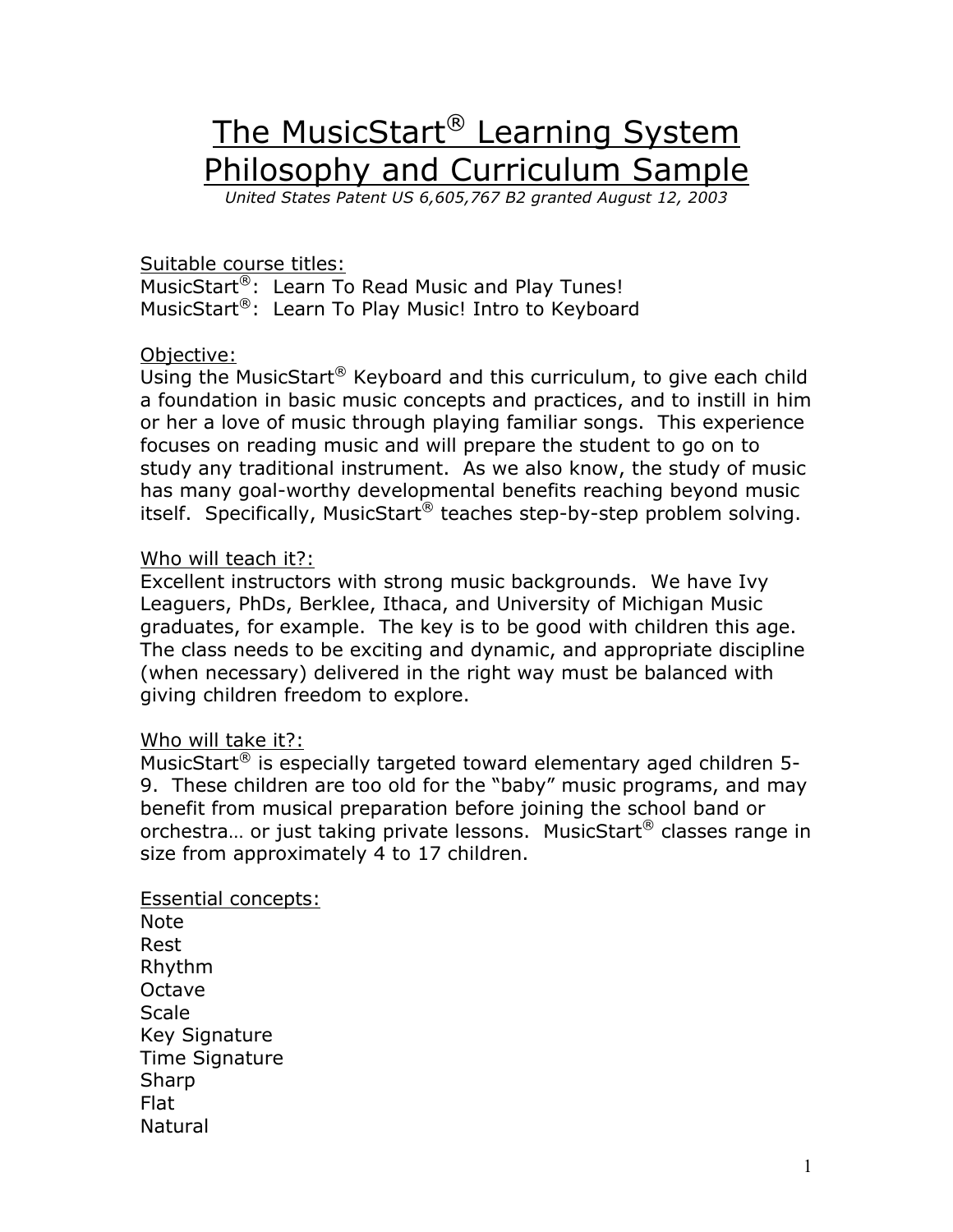Counting **Staff** Treble Clef Tie Tempo Beat Chord

How the System Works:

The MusicStart® Learning System makes use of a patented, portable, electronic, educational musical instrument called the MusicStart $^{\circledR}$ Keyboard (manufactured by the Music Path Company). It runs on one 9-volt battery. This instrument was designed by Ethan Fiks and Peter Sippach from the ground up for learning. In actuality, it was developed as a reaction to the difficulties of teaching music on the recorder, and to try to improve on that approach. On the recorder it was hard for the children to produce a clear sound or understand the logic of the organization of notes. (They were also a bit too useful for "sword-fighting," among other problems.)

The MusicStart<sup>®</sup> Keyboard illustrates many of the above foundational musical concepts intrinsically through its design. It is a one-octave keyboard that can be shifted to the next higher octave by pressing the red square button "Octave Up" (which also turns the unit on). Naturals are in white and sharps/flats in black just like on a piano keyboard. The red round "Mute" button cuts off sound when a note button is pressed, allowing for some interesting rests exercises.

Most important to the MusicStart® method are the four educational overlays, called "Attachments," that are part of each instrument. The instrument ships with colored Attachment 1 affixed, because for many kids, color-matching with color-coded sheet music will be the place to start. The rest of the Attachments are stored inside the Keyboard, and all four Attachments will *not* fit in the Keyboard at once! Attachments 2-4 work with standard black and white sheet music; the music we provide at www.beginmusic.com has a symbol for when the Octave Up button should be pressed, but otherwise any standard sheet music is useable (if it falls within the Keyboard's two-octave range).

The Attachments: Attachment 1: colors Attachment 2: note names and notation Attachment 3: notation only Attachment 4: note names only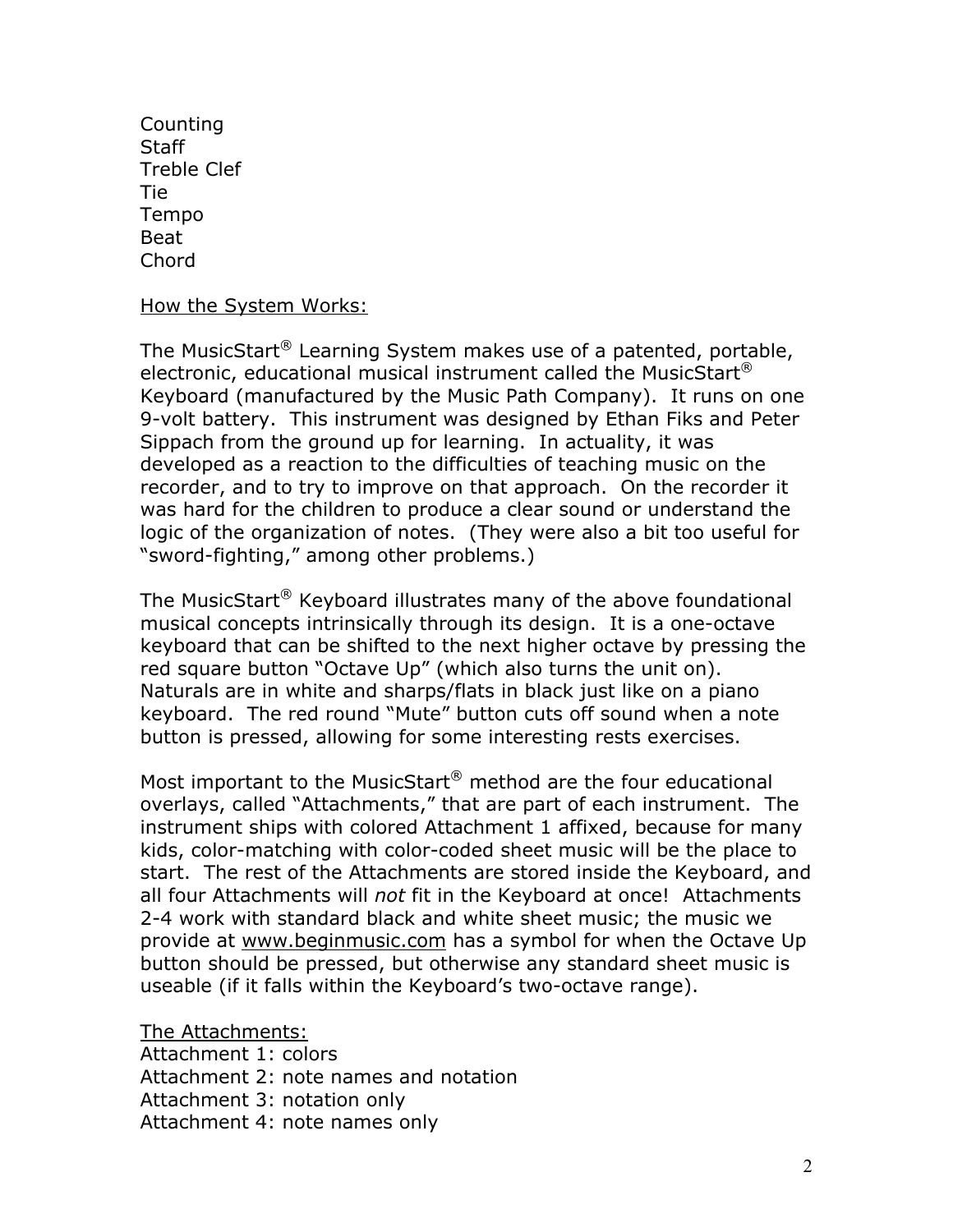The songs:

A growing collection of sheet music in both color (for use with Attachment 1) and black and white (for use with Attachments 2-4) are available for free download at www.beginmusic.com (perfect for making handout packets).

The songs and scales that are integral to this curriculum are C major scale F major scale G major scale Mary Had A Little Lamb Old MacDonald Had A Farm Jingle Bells This Old Man Love Somebody When the Saints Go Marching In Red River Valley Aura Lee Shortnin' Bread

Twinkle Little Star, Row Your Boat, Three Blind Mice, and an original melody ("You Don't Know") are extra available tunes.





MusicStart<sup>®</sup> plays with connecting and disconnecting these three elements: notation, note name (letter), and note location on the instrument. When a piece of this puzzle is omitted, as by using Attachments 3-4, the students must fill it in themselves.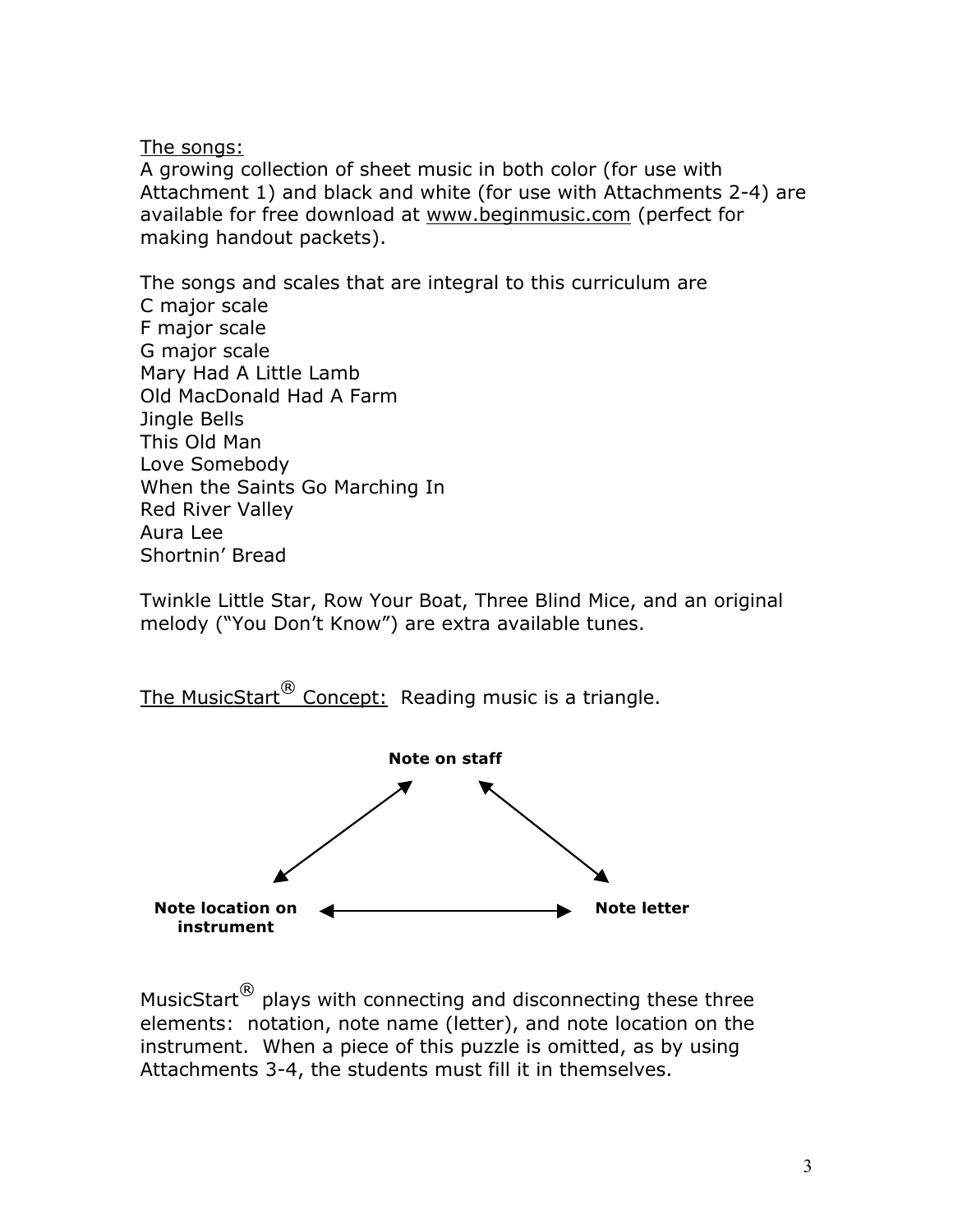Unlike many beginning music experiences, MusicStart® breaks down the task of reading music into manageable pieces, while balancing gratification and fun with lasting learning.

For more information, see www.beginmusic.com

## The lesson plans:

Note: The entire MusicStart® philosophy is based on adapting to student performance and adjusting the level of challenge accordingly, both on a class and individual level. Thus, these lesson plans should be viewed as just one possible outline. We are not be afraid to have individual students in a class working on different material at the same time, especially if the class contains multiple grade levels. Furthermore, the teacher's own creativity in responding to the class's timely needs is always welcome. One thing is for sure: There is always a clear "next thing to do."

When a song is listed, it generally means all students will practice it at the same time. Then, each will play it individually for the others, getting feedback from the instructor, which benefits the whole group. Having the students play together at once is also worthwhile, especially in pairs or small groups in the second half of the course. Pupils may return to the easier earlier songs in color for group playing, as staying together is the emphasis.

The homework component, when it exists, always covers- at leastcontinuing to work on what was done in class. (At some class sites we allow Keyboard take-home… please inquire.)

## An ideal one-hour MusicStart® class session (!?):

Here is how a typical class might run:

*0:00-0:05:*

Students arrive to classroom and Keyboards are handed out (and/or in some cases taken out of backpacks).

*0:05-0:15:*

Warm-up time.

Students work on previous material.

Sheet music handouts and Keyboard battery changes as needed (a new battery can last a whole term).

Ideally all bathroom and water fountain visits are completed. *0:15-0:25:*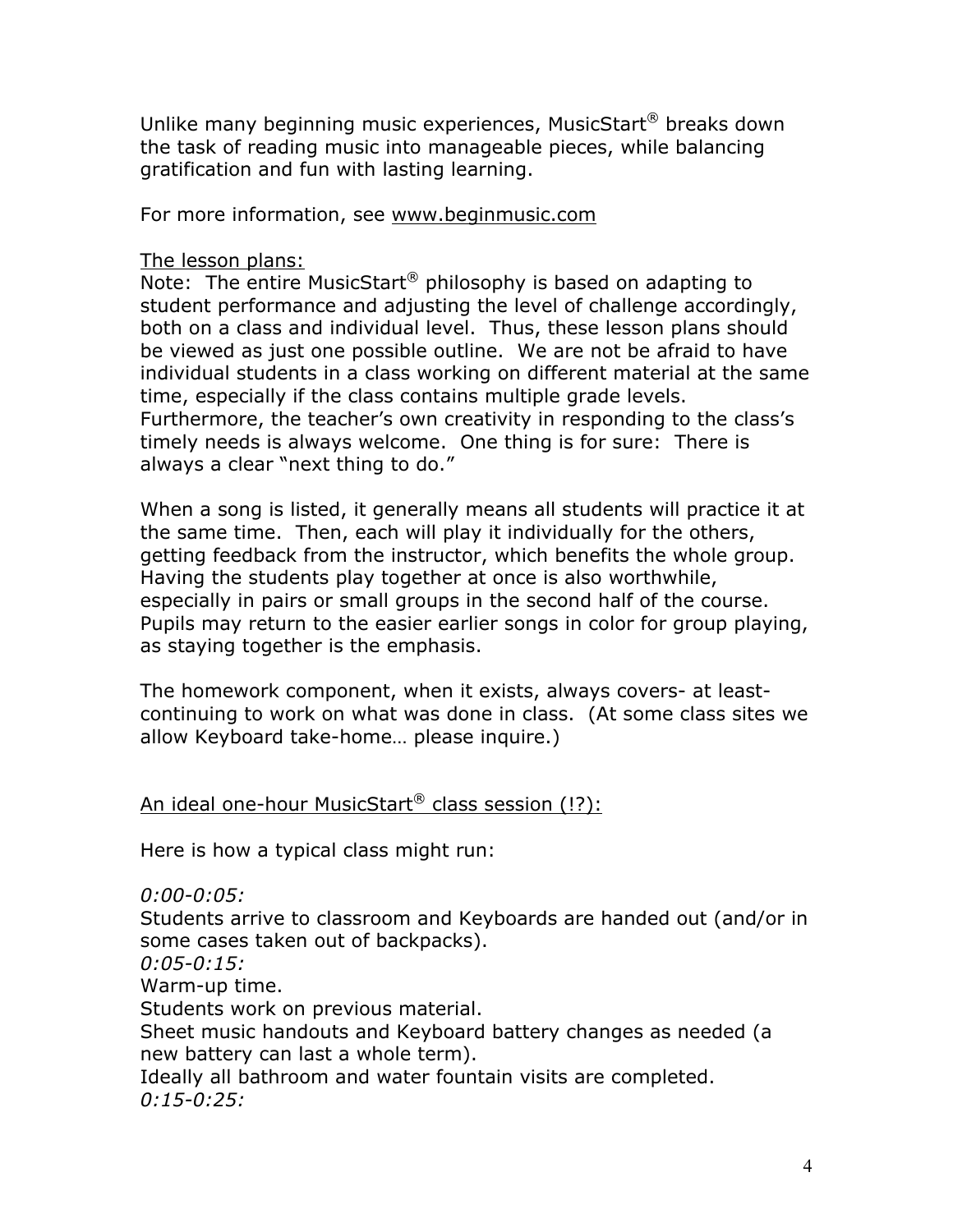New songs/scales or previous songs/scales but with different Attachments are introduced.

All students should know what song material they should be working on, usually with an idea of the farthest along "frontier"

song/Attachment and also the earliest/easiest song they should still be on if necessary.

*0:25-0:30:*

New musical concept(s) are introduced and brought to bear on the current song material. For example, counting rhythms is explained and then applied to the song(s) of the day.

*0:30-0:40:*

Students continue to practice while incorporating the new concepts. Group playing is sometimes done here.

*0:40-0:55:*

Share time. Students play their most accomplished song of the day while the teacher and the rest of the class listen (and applaud!). Each student receives individualized feedback but for the benefit of the whole class.

*0:55-1:00:*

Pack-up/clean-up/wind-down time.

It can be seen how these "gear changes" keep the class from ever getting boring. During the ample time the teacher is not "teaching" (in a lecturing sense), he or she is circulating the classroom, listening, and helping students with difficulties, but without spending too much time on any single student.

The instructor may also point out issues to the whole class briefly while the students are practicing without the need for everyone to stop what they are doing. The Keyboards are by design generally quiet enough to speak over.

Realistically, the teacher will also be disciplining during these times. To use a simile: The students are like grains of sand in the wind. Hold the grains of sand in the palm of your hand. If you squeeze too tightly, they will seep out. If you hold too loosely, they will blow away. The kids should be having fun while practicing.

Of course, like most ideals, the ideal class session probably never actually happens. But it is a good framework to keep in mind without being too rigid. The weekly breakdown to follow is also idealized. Children aged five to nine is a wide range, so there could be significant differences in timeline solely based on age, to say nothing of differing aptitudes and abilities.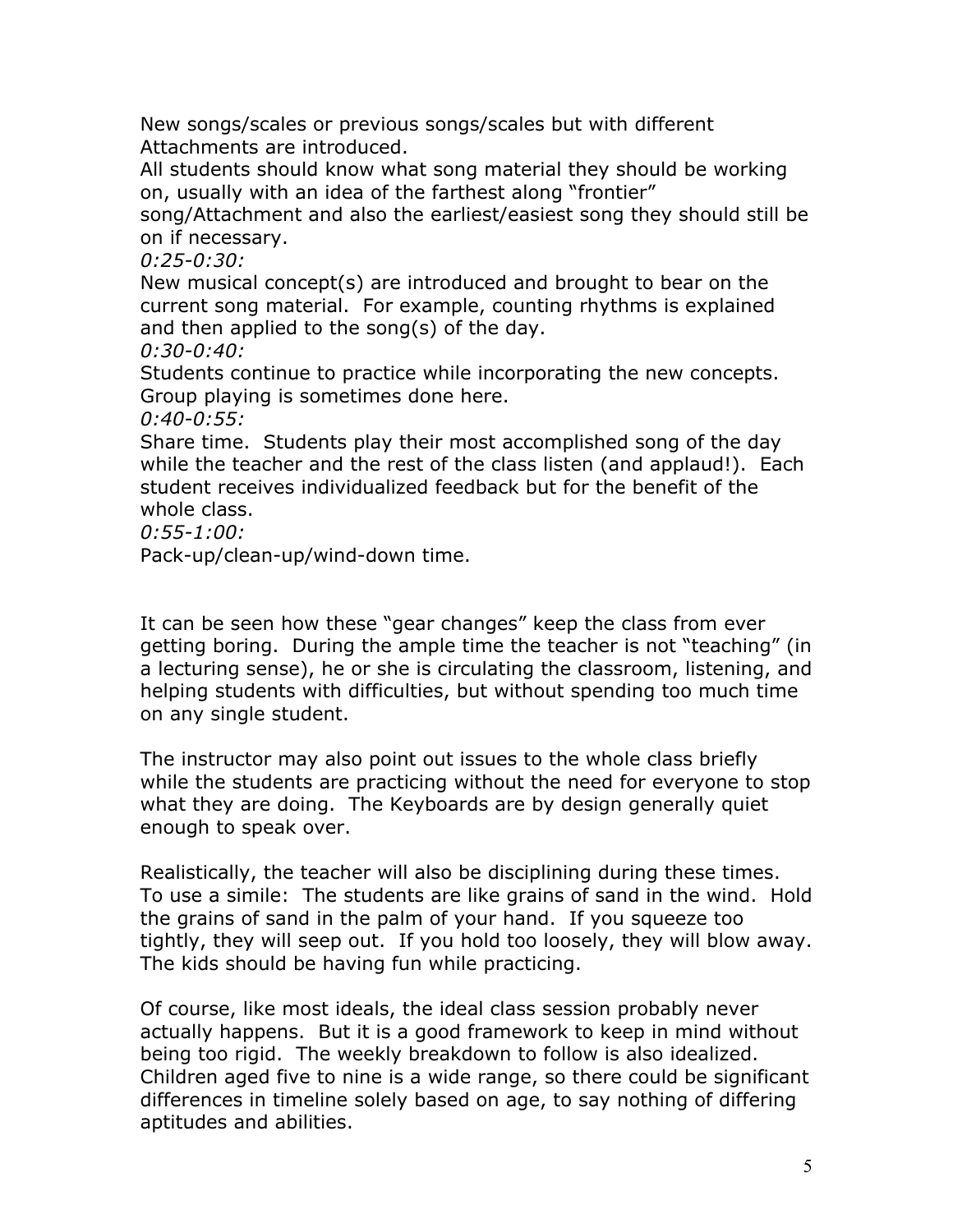# *The Ten-Week Curriculum*

#### **Week one**

*Key concepts:* Staff, treble clef, note

*Suggested activities:*

Put in batteries and pass out instruments. Go over the instrument and how it works. Allow 5 minutes for student experimentation. Hand out song packets and explain that students will be receiving the songs in color and hopefully getting to the same songs in black and white, and explain that "real music" is in black and white. Look over Attachments 1-4 and explain that the three unused Attachments stored inside the unit. Explain that this week's scales and songs will only use the white note buttons, and that the musical alphabet runs A to G.

*Songs/scales:*

C major scale (Attachment 1) Mary Had A Little Lamb (Attachment 1) Old MacDonald (Attachment 1)

*Advanced:* C major scale (Attachment 2)

*Homework where applicable:* Review

## **Week two**

*Key concepts:* Octave, rhythm (each illustrated in the songs)

#### *Suggested activities:*

Explain that the notes look different because they last different lengths. What matters right now is where on the staff they are. Find the correct notes and try to make them sound like the song. Notice that the "hollow" notes last longer and the connected notes ring